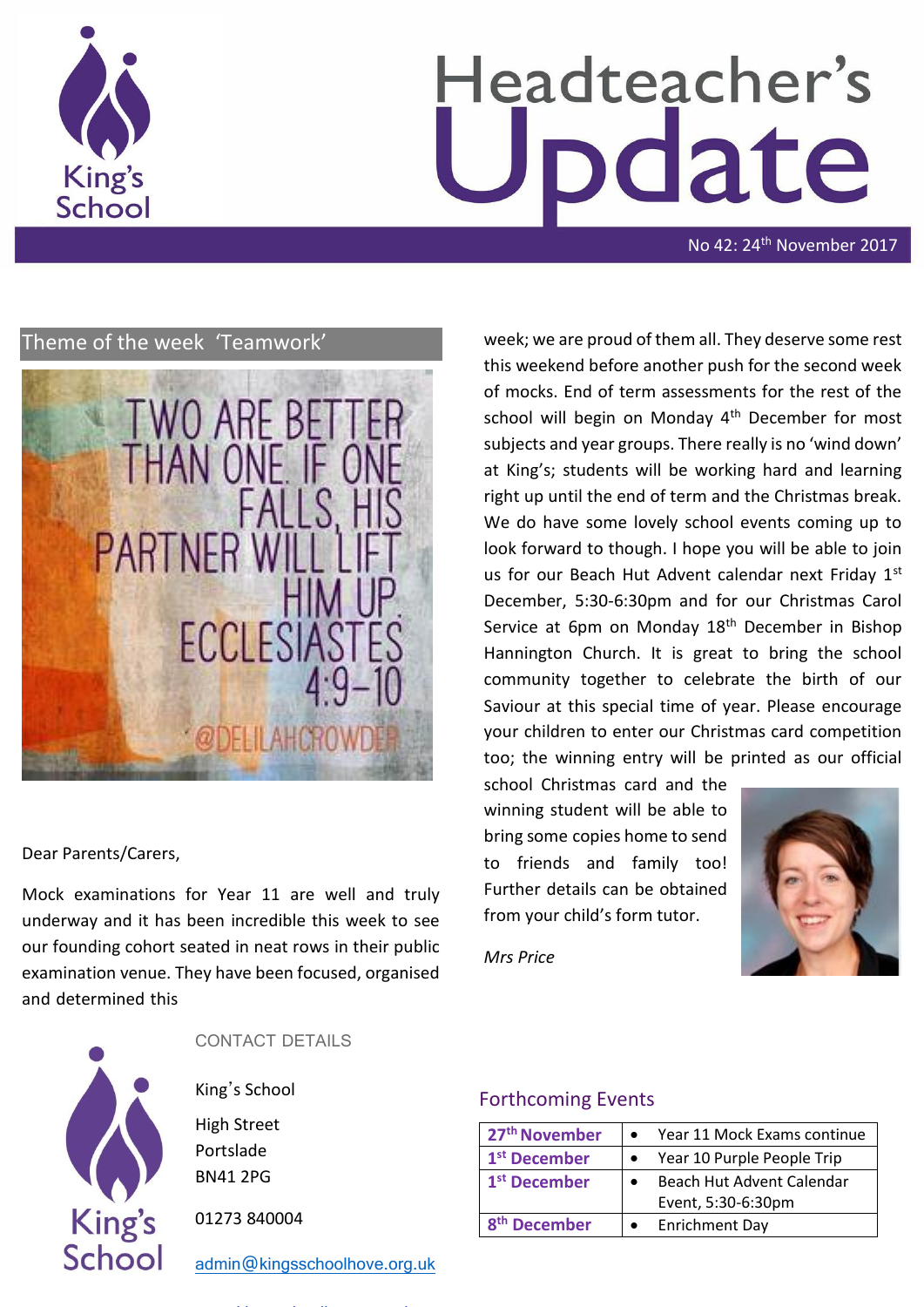# **King's School**

# Mock Exams

A reminder that a copy of our mock examinations timetable and the period 7 timetable for the coming week of mock examinations is on our website [\(https://www.kingsschoolhove.org.uk/news.php\)](https://www.kingsschoolhove.org.uk/news.php) and has been emailed out to all Year 11 parents.

## Mrs Kenny

Parents/carers will be aware that our Head of English, Mrs Kenny, has not been in school recently due to illness. Mrs Vincent, Assistant Headteacher, has been assuming her responsibilities as Acting Head of English and her classes have been covered by Mr Buttle. Mrs Kenny has tendered her resignation from her post as Head of English at King's and will leave the school at the end of this autumn term. We are very grateful to Mrs Kenny for all her hard work and commitment to King's students and our English department during her time with us. She has inspired many students with her passion for the subject and she will be much missed. We are currently advertising for a Head of English to replace Mrs Kenny and we will keep parents and carers informed of any appointment. In the meantime, Mrs Vincent will continue as Acting Head of English, supported by Mrs Cornell as Second in Charge of English. Mrs Kenny's classes will be covered by long term supply teacher Mrs Johnson until her replacement is able to start work with us.

## Delay to Permanent Site

Following consent to the planning application for our new school building and facilities at West Blatchington, by BHCC and the Secretary of State, progress is being made on the discharge of the "pre start on site" Planning Conditions. The contract with Kier Construction and agreement with RET is being finalised so that enabling works can commence on site before Christmas. Work on our new school build is expected to start in earnest towards the end of January 2018 and will continue until completion of all works; both new buildings and external areas, by 5 August 2019. Although the overall programme duration has not changed, the start on site is later than envisaged. Careful monitoring of the programme once on site will occur to ensure the end date of August 2019 is met. Nevertheless, by taking possession of our new premises over the summer holidays 2019, the move from our current site will be easier than if the school had been in session. In line with planning requirements, we have begun discussions with local bus service providers to extend existing popular routes to West Blatchington, in readiness for our move.

We will keep you updated in the coming months as work proceeds. In the meantime if you have any questions then please contact us via [admin@kingsschoolhove.org.uk](mailto:admin@kingsschoolhove.org.uk)

# Winter Weather

As the temperatures drop students are encouraged to wear sensible winter clothes to school including a plain, dark-coloured coat to be worn over their blazers and hats, gloves and scarves to be work as necessary for travelling to and from school and for keeping warm during break times. Students are reminded that hooded jumpers are not permitted on site.

# Last Day of Term

Our last day of term is Wednesday 20<sup>th</sup> December. All students should arrive as normal for 8:30am on this date. They will attend three lessons and also have a tutor time and a celebration assembly which will incorporate a 'dress the tutor' competition! A full brunch service will be available in the Dome Diner at break time. All students will be dismissed from school at 12:40pm on this date.

#### Term Dates

After careful consideration, Governors have taken the decision to revert to a one week autumn half term for the 2018-19 academic year. Cardinal Newman Catholic School are doing the same. Governors and school staff believe that a two week autumn half term is detrimental to our students' learning; especially those in Year 11. Please therefore find below revised term dates for 2018-19. These have also been posted on our